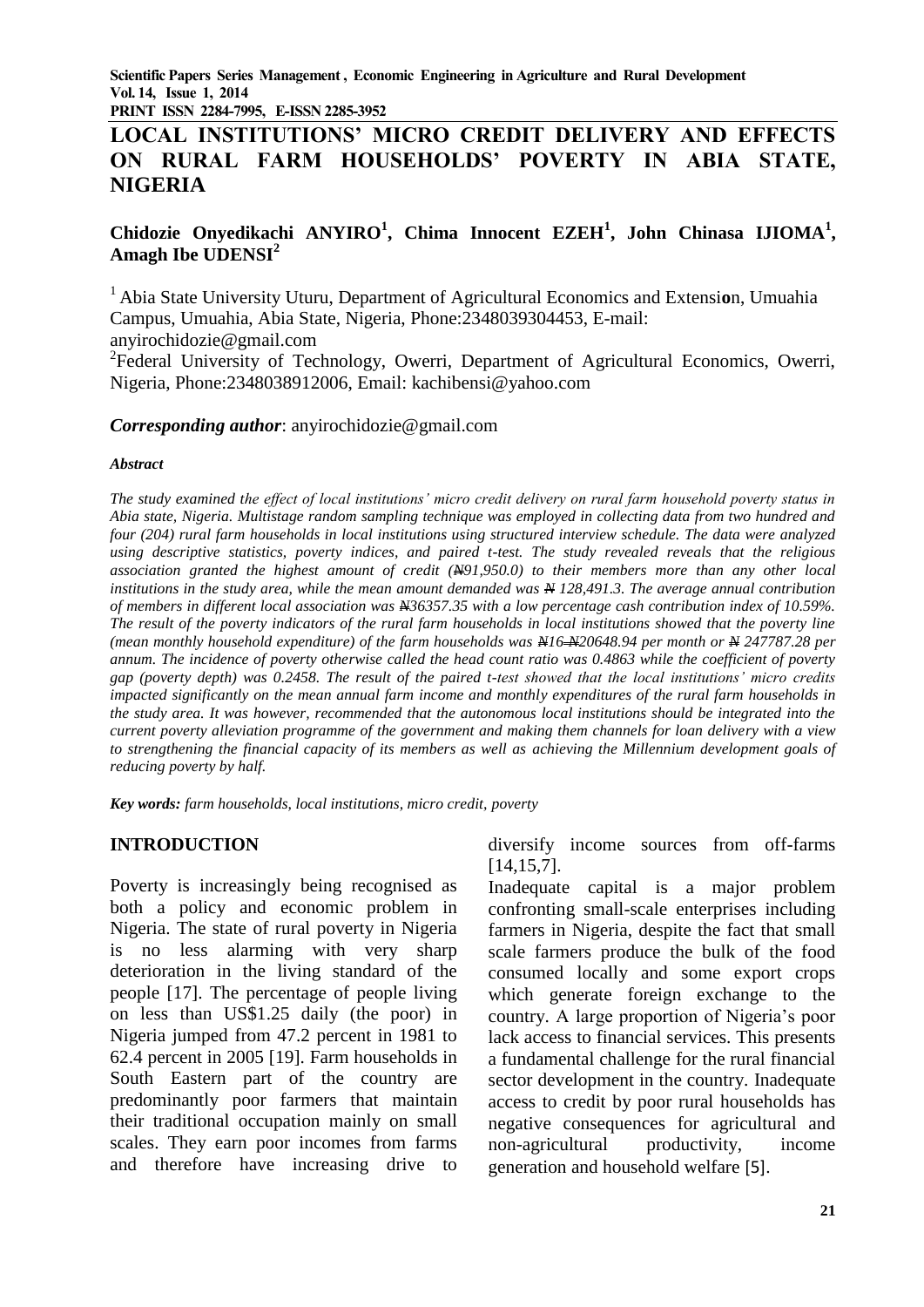#### **Scientific Papers Series Management, Economic Engineering in Agriculture and Rural Development Vol. 14, Issue 1, 2014 PRINT ISSN 2284-7995, E-ISSN 2285-3952**

In Nigeria, the decline in food production has partly been blamed on low investment in agriculture arising from unavailability of farm credit and farmers' inaccessibility to the available formal credit facilities [18,6]. Availability of credit is truly an issue that depends on supply factors and is quite different from accessibility to credit which is a demand driven concern. These among other issues bedeviling agriculture have provoked the need to increase investment in agriculture through interventions that cushion the conditions including encouraging farmers to form groups or local institutions that enable them access micro loans from the institutions//groups or other formal lending financial sources. Operations of Nigeria's quasi formal credit such as Family Economic Empowerment Programme (FEAP), Nigerian Bank of Agriculture), National Fadama Programme, and National Investment Loans in Agriculture rely greatly on the liquidity risk management power and power of interactions of these institutions in assuring identity and accountability to the members getting involved in such programmes.

A number of farmers come together with common (unifying) interest of improving their occupational operations and hence livelihood and form a group or institution within their village or community levels. The motivation and the unifying interest amongst members in such group suggest like-mindedness and potential to work for and even help each other absorb variability in personal income and other economic shocks.

Many of these traditional institutions and groups are social, others are economic while yet a good number serve both social and economic purposes in livelihood of their members. When the groups are social groups, they help in creating social capital which among other assets include; institutional identity, relationships within, members' attitudes, and values that govern interactions among them as a people. These contribute to economic and social development of the communities [10]. In the culture of some local institutions found in the eastern part of the country, they are characterized by some social

dimensions like provision of food, healthcare services, credit facilities and day-care/primary education for children of members [16]. Within these communities abound cooperative groups, religious groups, mutual associations groups, Age grade groups and Fadama groups. The economic groups concern themselves with their mutual interest that revolve around solving problems of primary production and marketing of whatever is their products and services.

There is growing evidence that local networks can have an impact on developmental outcomes – growth, equity, and poverty alleviation. Social capital as reflected in associational activity may lead to less imperfect information and hence lower transactions costs and a greater range of market transactions which can in turn lead to better outcomes [11]. For instance, social links among borrowers may increase their ability to participate in credit transactions that involve some uncertainty about compliance. Specifically, social capital can lead to a better flow of information between lenders and borrowers and hence less adverse selection and moral hazard in the credit market. Social networks also potentially expand the range of enforcement mechanisms for default on obligations in environments in which recourse to the legal system is costly or impossible.

Effective functioning social network have fundamental roles to play in fostering development. At the level of individual livelihoods, local institutions can perform very crucial functions. They can be a principal means for the poor to get access to financial assets; through facilitating saving, they can be of importance in reducing the vulnerability associated with uneven and unpredictable year-to-year changes in circumstances, and they can help convert illiquid assets into liquid ones in the event of emergencies Meanwhile, with the introduction of micro credit programmes, the poor are provided small loans accompanied with training in business skills to expand their existing business. These small loans tend to supplement existing resources of individuals or households to engage in various business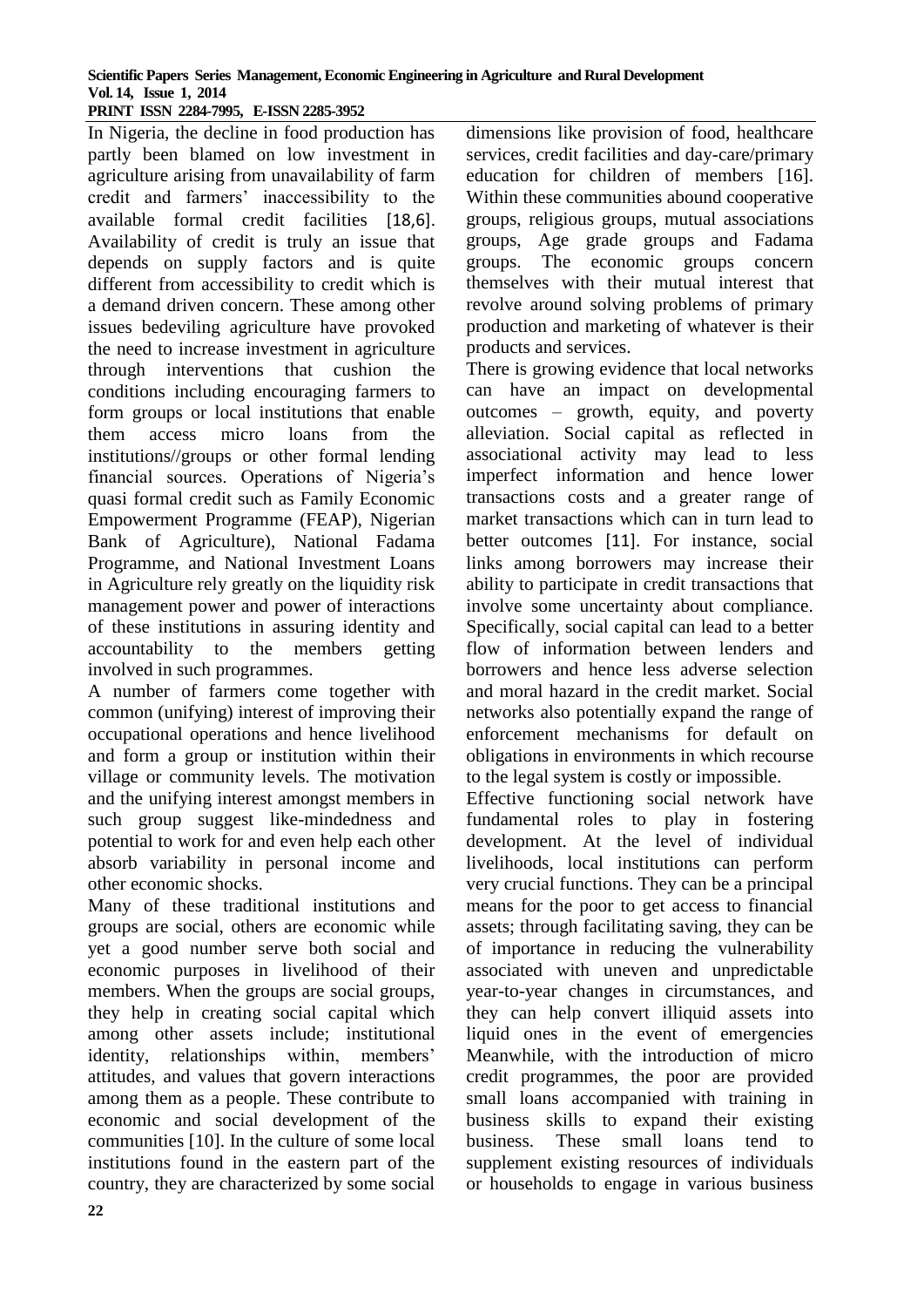**PRINT ISSN 2284-7995, E-ISSN 2285-3952** 

activities including micro and small-scale production, trading activities of all kinds and provision of services that generate income for their survival, allowing them to care for themselves and their families.

Based on the foregoing, this study is anchored on the following specific objectives which includes: (i) to describe the socioeconomic characteristic of rural farm households that are members of local institutions in the study area; (ii) to analyze farm household's mean monthly contributions (savings) to local institutions in the study area; (iii) to examine the amount demanded by members vis-a vis disbursement by the local institutions in the area; (iv) to examine the poverty profiles (poverty incidence, poverty gap) of rural farm households in local institutions in the study area; (v) to determine the effect of micro credit from local institutions on farm income and expenditures of rural farm household in the study area.

### **MATERIALS AND METHODS**

The study was conducted in Abia state, Nigeria. The state is located within the Southeastern Nigeria and lies between longitudes  $04^0$  45' and  $06^0$  07' East of the Greenwich Meridian and Latitudes  $07^0$  00' and  $08^0$  10' North of the equator. The State is blessed with young and vibrant population who are largely homogeneous in socio psychological characteristics with a lot of farmers and local organizations and very strong in terms of popular grassroots organizations. Abia state is divided into 17 Local Government Areas (LGAs), which is grouped into three (3) agricultural zones namely, Ohafia, Umuahia and Aba zones. Its population stood at about 2,883,999 persons with a relatively high density of 580 persons per square kilometre [12]. Agriculture is the dominant economic activity and main source of employment in the State providing employment and income for more than 70.0 per cent of the population. The people are predominantly farmers and have the potentials for the production of agricultural produce and products such as palm oil, cassava, vegetables, palm kernel,

yam, and rice and they also engage in food processing [1].

The study adopted a multistage random sampling technique in the selection of LGA's, local institutions and farm households. In the first stage, two Local Government Areas (LGAs) were selected randomly from each of the three agricultural zones of the state, thus giving a total of six LGA's. The second stage involved a random selection of two communities from each of the Local Government Areas, giving a total of 12 communities. From each of the chosen communities, a list of local organizations was obtained from the village secretaries who were the key informants. These formed the sampling frames for the farmers association from which samples of two local organizations were randomly selected in each of the selected communities, thus giving a total of 24 local institutions. The last stage of sampling involved the random selection of ten farm households' beneficiaries of local institutions' micro credit in each of selected local institutions. In all, a grand total of two hundred and forty (240) households who have accessed micro credit from local institutions were sampled for the study, however, 204 respondents' interview schedules were found usable for analysis.

The study employed primary data for its analysis which elicited information on membership to local groups/institutions, benefits (income) of members from groups/institutions, consumption expenditure, contribution of members to local institutions. Six enumerators who administered the questionnaire by personal interview method were consistently used in generation of this information, two for each agricultural zone of the state collecting the same data from the same farm households using the same semistructured questionnaire.

The data collected were analyzed both descriptively and inferentially. Descriptive statistics such as frequencies, means, tables and percentages were used to analyze the socioeconomic profiles of the rural farm households in local institutions. Per-capita poverty indicators were used to draw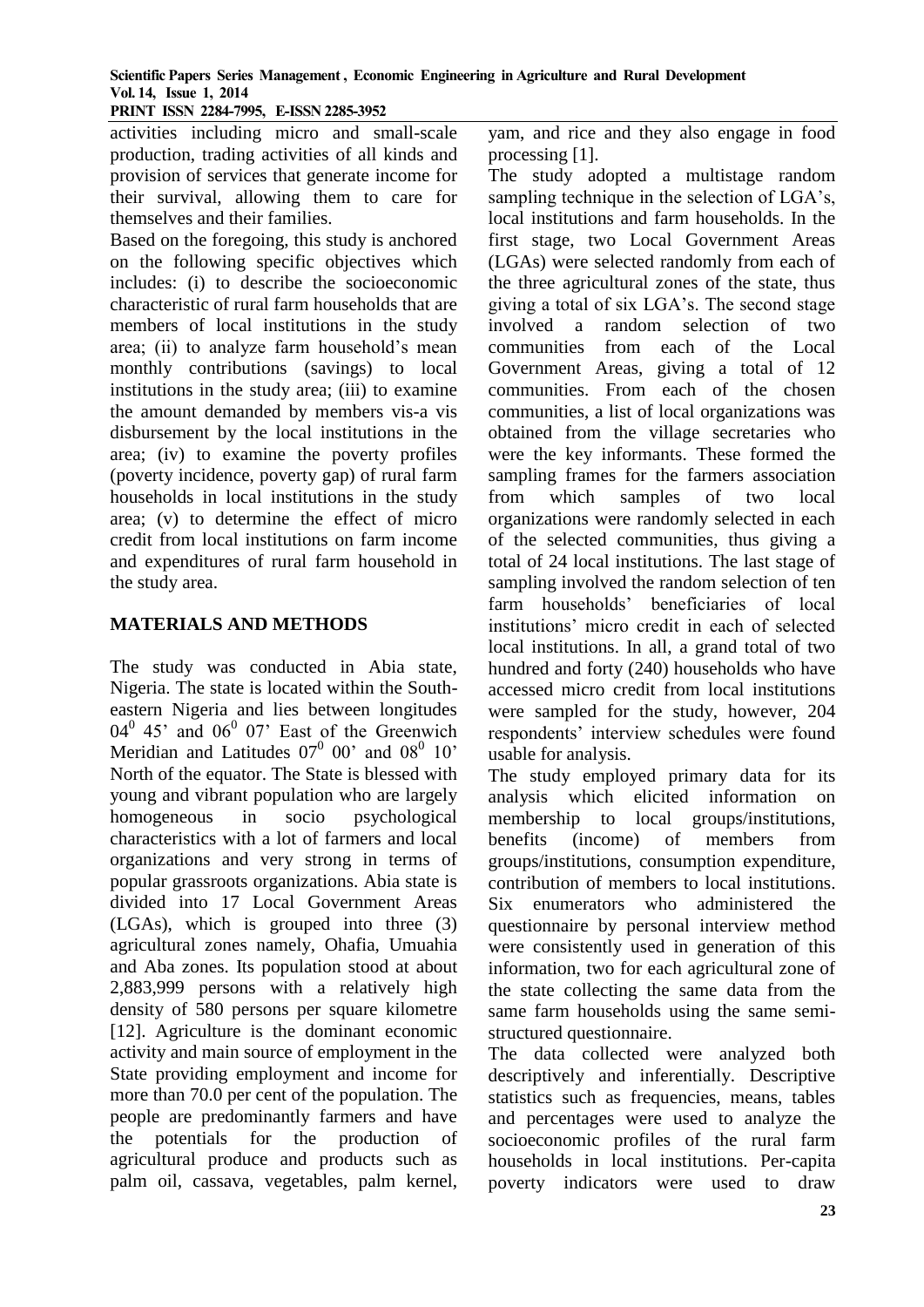**PRINT ISSN 2284-7995, E-ISSN 2285-3952** 

conclusion on poverty incidences while paired 't' test analysis was carried out to determine the effect of local institutions' micro credit on farm income and expenditures of rural farm households.

The following specifications were used to determine poverty level according to Ezeh and Anyiro [8].

H = q/n ……………………… (1) Where:

 $H =$  the head count ratio

 $q =$  numbers of rural farm household living below the poverty line

 $n =$  the total number of rural farm households The poverty gap will be calculated as

$$
I = \{(Z-Y)/Z\} \dots (2)
$$
  
Where

 $I =$  the poverty gap

 $Z =$  the poverty line using the mean household expenditure

 $Y =$  the average income of rural poor farm household.

Paired treatment test (paired't' test) was used according to Ezeh and Anyiro [8]; Nwachukwu and Ezeh [13] as follows:

$$
t = \frac{\bar{X}_1 - \bar{X}_2}{\sqrt{\frac{S_1^2 + S_2^2}{n_1 - n_2}}}
$$
(3)

 $n_1+n_2-2$  degree of freedom. Where:

 $t =$  paired t statistic

 $\bar{X}_1$  = Mean parameters of farm households before accessing micro loans from local institutions

 $\overline{X}_2$  = Mean parameters of farm households after accessing micro loans from local institutions

 $S_1^2$  Variance of parameters of farm households before accessing micro loans

 $S_2^2$  Variance of parameters of farm households after accessing micro loans.

 $n_1$  = number of selected farm households before accessing micro loans

 $n_2$  = number of selected farm households after accessing micro loans

### **RESULTS AND DISCUSSIONS**

#### **Socio-Economic Characteristics of Farm Households**

The socio-economic characteristics of the respondents are shown in Table 1. The table shows that 52.0 percent of the rural household heads in local networks were males while 48.0% of them were females. This implies that male headed farm households were more interested in membership of local level institutions and possessed the ability to form social capital than female headed households. This result is in consonance with Christoforou [4] that women headed households tend to have significantly lower membership and levels of overall civic participation in social networks than males. The mean age of rural farm households was 40.79 years. This is an indication that the farm households involved in informal local networks in the study area were mostly middle aged that were within the active productive work force. Majority (90.7%) of the rural farm households in local institutions were literate possessing divers formal educational levels that ranged from primary school education to tertiary school education with a mean household size of 3.79 persons. This presupposed that educated households will generally appreciate the need to engage more in social networks in order to receive and evaluate information for business improvement and productivity [2]. The result also shows that the mean number of years spent in local institutions by the sample households was 23.12 years. This indicates a relatively high membership experience in social networks in the study area. It has been reported that higher social capital benefits accrue to individuals with a relatively longer period of local organization affiliation [3]. It may be noted that individuals do not affiliate without expectations of some social, psychological or material rewards. The mean annual income of the farm households in local institutions was No. 326.5. The relatively high income status of the rural farm households has implication for households' welfare, expenditures as well as their cash contribution to their associations. The mean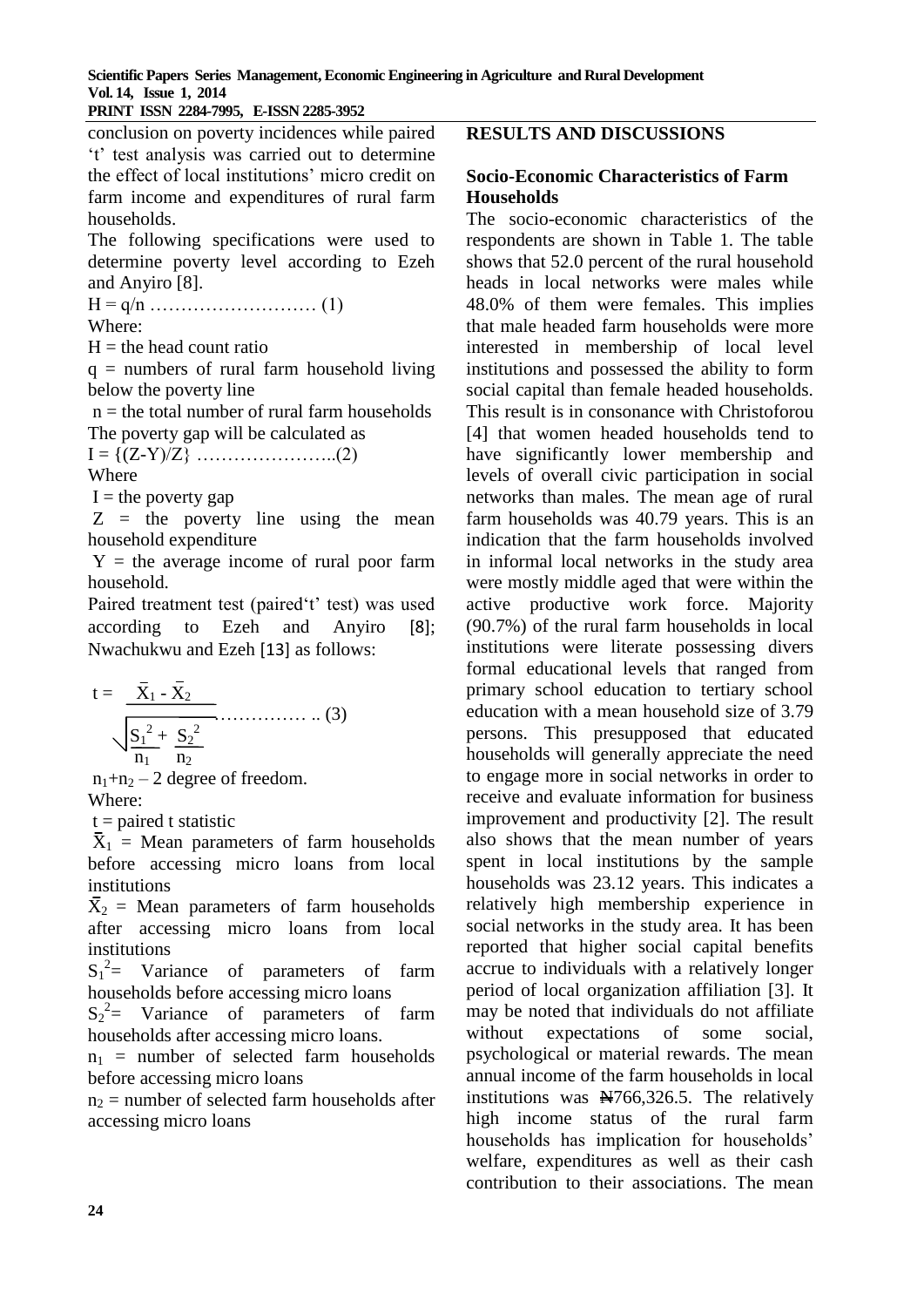**PRINT ISSN 2284-7995, E-ISSN 2285-3952** 

monthly household expenditure of farm households in local organizations in the study area was  $\text{N}_20,648.94$ . This significantly low proportion of household expenditures on consumption and production outlets suggest and underscore the insidious and endemic nature of poverty often engulfing most rural households in Nigeria. Low expenditure and by extension low investment in agriculture result in low output and by extension low income and invariably the food sufficiency gap widens [8].

Table 1.Socioeconomics of rural farm households in local institutions in Abia State Nigeria

| <b>Variables</b>                   | Mean              |
|------------------------------------|-------------------|
| Age (years)                        | 40.79             |
| Household size (number)            | 3.79              |
| Number of Years spent in           | 23.12             |
| local institution                  |                   |
| Annual Income (N)                  | 766,326.5         |
| Monthly expenditure $(\mathbb{N})$ | 20,648.94         |
| Gender of household head           | Percentage        |
| Male                               | 48.0              |
| Female                             | 52.0              |
| <b>Education level</b>             | <b>Percentage</b> |
| No formal education                | 9.3               |
| Primary education                  | 21.67             |
| Secondary education                | 27.5              |
| Tertiary education                 | 41.7              |

Source: Field Survey data, 2013:

Note  $1$  USD =  $\cancel{\text{N}}160$ 

### **Annual cash contribution of members of local institutions**

Cash contributions are made by households to their associations. Part of this savings are used for general running of the association and loaned as micro credit to members who signify interest in loan. Table 2 shows the distribution of the respondents according to their annual cash contributions to local level institutions in Abia State. The table revealed that a fairly good proportion (38.0%) of the rural farm households contributed between N20,000 and N39,000 annually to their local organization while 5.39% of them made annual cash contribution of N80,000 and above. These contributions include payment of membership dues, marriage levies, burial levies, project/ development levies, among others. The average annual contribution of members in different local association was N36,357.35. Of the maximum 100 score, the cash contribution scores averaged 10.59%. Given the low cash contribution index to different association, most farm households would seem not to partake in these associations for economic gains.

Table 2.Distribution of respondents according to their annual cash contribution to local level institutions in Abia state, Nigeria

| Cash contribution $(\mathbb{N})$ | <b>Frequency</b> | Percentage |  |
|----------------------------------|------------------|------------|--|
| < 20,000                         | 118              | 57.84      |  |
| 20,000-39,000                    | 38               | 18.63      |  |
| 40,000-59,000                    | 29               | 14.22      |  |
| 60,000-79,000                    | 8                | 3.92       |  |
| 80,000 and above                 | 11               | 5.39       |  |
| Total                            | 204              | 100.00     |  |
| Minimum cash                     | 150              |            |  |
| contribution $(\mathbb{H})$      |                  |            |  |
| Maximum cash                     | 150000           |            |  |
| contribution $(\mathbb{H})$      |                  |            |  |
| Mean cash contribution           | 36357.35         |            |  |
| (M)                              |                  |            |  |
| Standard deviation               | 120448.1         |            |  |
| Percentage Cash                  | 10.59157         |            |  |
| contribution index (%)           |                  |            |  |

Source: computed from Field Survey data, 2013

## **Loan size demanded and disbursed by local institutions**

The mean amount of credit demanded by farm households vis-a vis disbursement by their local institutions in Abia state is presented in Table 3. The table reveals that the religious association granted the highest amount of credit  $(A91.950.0)$  to their members more than any other local institutions in the study area, while the mean amount demanded was  $\overline{H}$  128,491.3. The reason could be attributed to the involvement of virtually all household members in religious activities and the dire need to reinforce their faith and belief in God and giving the desired assistance to their members. Also, farmers associations, age grades, village associations and gender based groups disbursed an average amount of N61,300.51, N45,975.38, N36,780.3, 30,650.25 respectively to their members, while the mean amount demanded was  $\mathbb{H}$ 85,660.89, N64,254.68, N51,396.53 and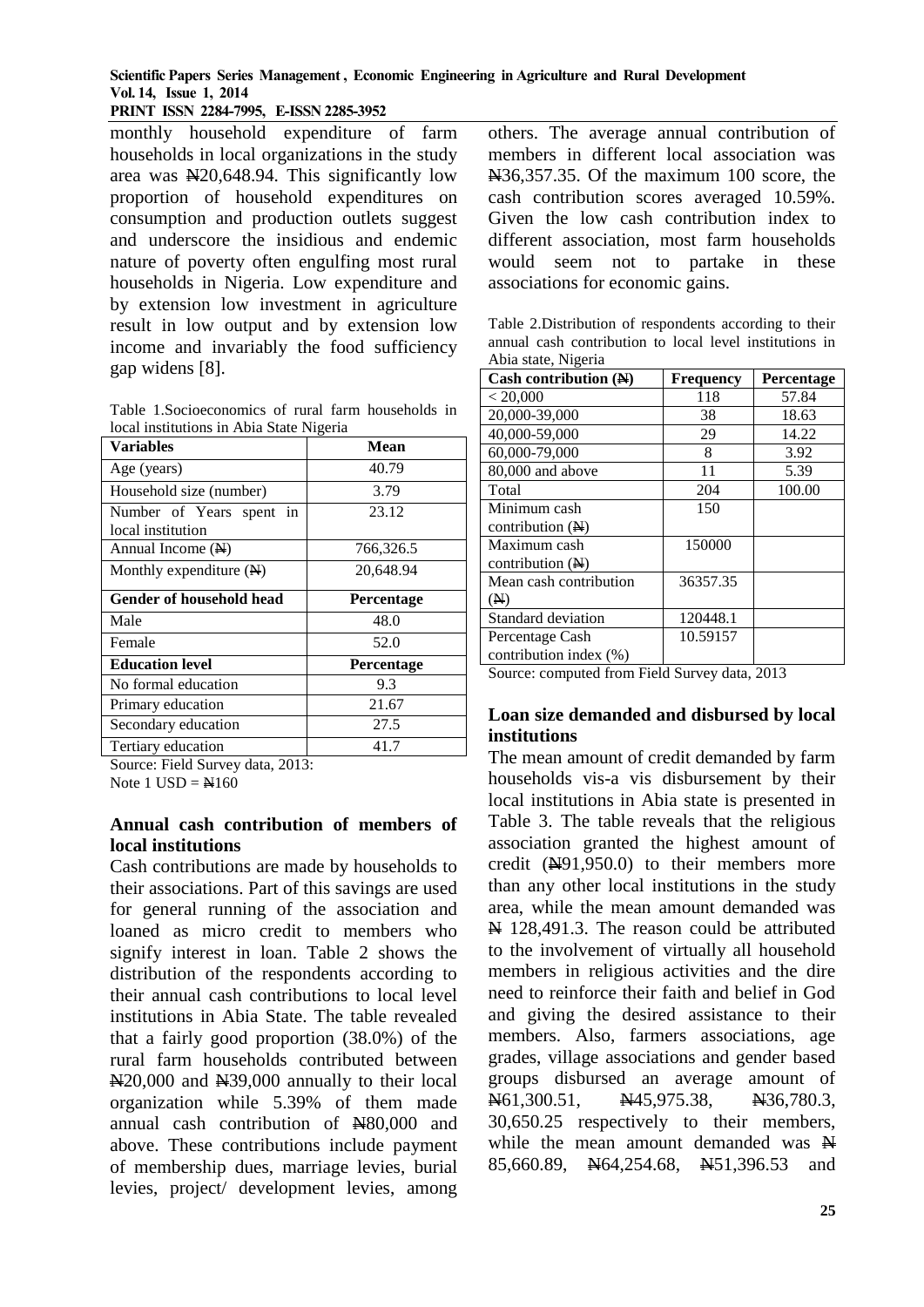**Scientific Papers Series Management, Economic Engineering in Agriculture and Rural Development Vol. 14, Issue 1, 2014**

**PRINT ISSN 2284-7995, E-ISSN 2285-3952** 

N42,830.5 respectively This indicate high influence of group dynamic effects.

The other local institutions: self help groups, cooperative societies, traders association and fadama groups granted a mean loan of N26,271.64, N24,520.2, N22,987.69 and N21,635.47 respectively to their members, while the mean loan amount applied to these local institutions were N36,711.81, N34,264.36, N32,122.83 and N30,233.26 respectively. Overall, the result shows that these local institutions' micro credit nearly bridged the credit supply and demand gap in the rural areas.

Table 3.Mean Distribution of loan Applied and disbursed by local institutions

| <b>Type of Local</b><br><b>Institution</b> | <b>Mean Total</b><br>amount<br>applied by<br>households (N) | <b>Mean total</b><br>amount<br>granted by<br>institutions<br>(N) |
|--------------------------------------------|-------------------------------------------------------------|------------------------------------------------------------------|
| Religious meetings                         | 128491.3                                                    | 91950.76                                                         |
| <b>NGOs</b>                                |                                                             |                                                                  |
| Age grades                                 | 64254.68                                                    | 45975.38                                                         |
| Gender-based                               | 42830.45                                                    | 30650.25                                                         |
| Dance groups                               |                                                             |                                                                  |
| Parents/Teachers<br>association            |                                                             |                                                                  |
| Village associations                       | 51396.53                                                    | 36780.3                                                          |
| Cooperative societies                      | 34264.36                                                    | 24520.2                                                          |
| Fadama groups                              | 30233.26                                                    | 21635.47                                                         |
| Farmers associations                       | 85660.89                                                    | 61300.51                                                         |
| Trader associations                        | 32122.83                                                    | 22987.69                                                         |
| Self help group                            | 36711.81                                                    | 26271.64                                                         |

Source: Field Survey Data, 2013

#### **Poverty profile of the rural farm household heads in local institutions**

The poverty indicators of the rural farm household head in local institutions in Abia State are shown in Table 4. The table shows that the poverty line (mean monthly household expenditure) of the farm household heads was  $N20,648.94$  per month or  $N$ 24,7787.28 per annum. The incidence of poverty otherwise called the head count ratio [9] shows that the poverty incidence for rural farm household heads was 0.4863. This implies that 48.63% of the rural farm household heads in the study area were poor

because their income fell short of the mean household expenditure used as poverty line.

The poverty gap (poverty depth) also known as the income short fall allows for the assessment of the depth of poverty among the rural farm household heads in local institutions in the study area. Table 4 shows that the poverty gap was 0.2458. This implies that the poor rural farm household heads in local institutions require 28.58% of the poverty line to get out of poverty. This amounts to N5,281.10 per rural farm household head per month or N63,383.99 per annum.

Table 4. Poverty Indicators of Rural farm household heads in local institutions in Abia State, Nigeria

| Poverty indicators             | Values       |  |  |
|--------------------------------|--------------|--|--|
| Mean monthly expenditure $(N)$ | 20648.94     |  |  |
| Poverty line $(N)$             | 20648.94     |  |  |
| Poverty incidence              | 0.4863       |  |  |
| Poverty gap (Poverty Depth)    | 0.2458       |  |  |
| $\sim$<br>______<br>----       | . . <i>.</i> |  |  |

Source: Field Survey Data, 2013; 1 USD = N160

## **The effect of micro credit accessed from local institutions in Abia State**

The result of the paired t-test for difference in farm income and expenditures of rural farm households heads before and after accessing micro credit from local institutions is shown in Table 5.

The result shows that the mean farm income of the farmers before and after accessing micro credit from local institutions was  $\overline{N4}$ 30611.22 and  $\overline{N}$  766326.5 respectively. The mean difference between the two farm income levels was N335,715.28 with a standard error of 15975.7. The paired 't' result showed that this is statistically significant at 1.0% risk level because the calculated  $t' =$ 4.5272 > the tabulated " $t$ "<sub>0.025</sub> = 2.58. Therefore the null hypothesis is rejected. This implies that the farm income of the rural farm households after accessing micro credit from their local institutions was greater than their farm income before accessing micro loans. Therefore, the hypothesis of no significant difference in annual farm income of the farmers before and accessing micro loans from local institution is rejected.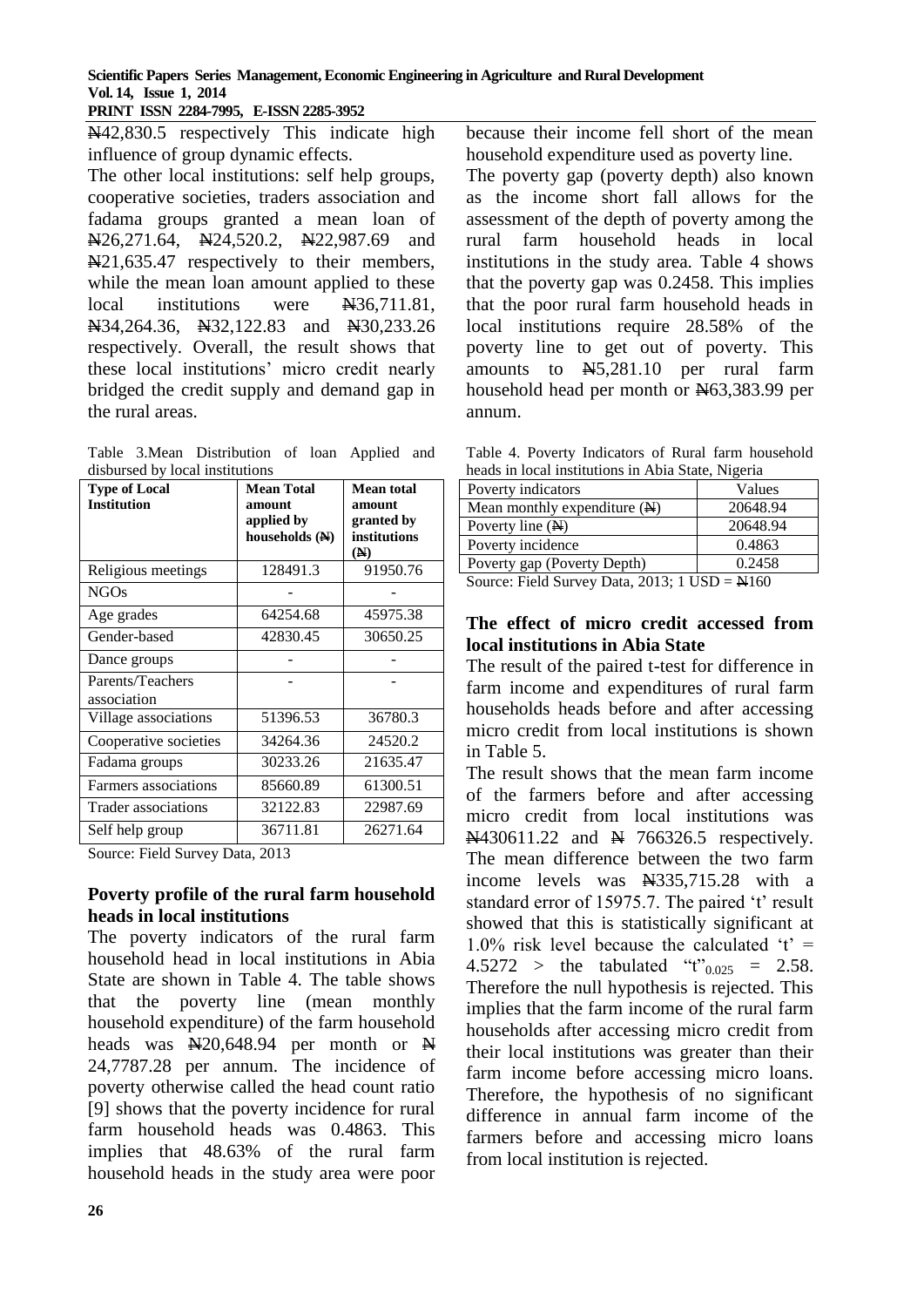**PRINT ISSN 2284-7995, E-ISSN 2285-3952** 

The mean monthly expenditure value of the rural farm households before accessing micro credit from local institutions was N20648.94 while their mean monthly expenditure after accessing micro credit was N14306.38. The mean difference between the expenditure levels of the farm households was  $\frac{N6342.553}{N6342.553}$ 

with a standard error of 1771.302. The paired 't' result showed that this is statistically significant at 1.0% risk level because the calculated 't' =  $3.5807$  is greater than the tabulated "t" $_{0.025}$  = 2.58. Therefore the null hypothesis is rejected.

Table 5: Result of paired t-test for difference in farm income and expenditures of rural farm households before and after accessing micro credit from local institutions in Abia State, Nigeria

| <b>Variable</b>                                            | Individual mean | Mean<br>difference | <b>Standard</b><br>Error | <b>T-value</b> |
|------------------------------------------------------------|-----------------|--------------------|--------------------------|----------------|
|                                                            |                 |                    |                          |                |
| Farm Income after accessing micro credit                   | 766.326.5       |                    |                          |                |
| (Naira)                                                    |                 |                    |                          |                |
| Farm Income before accessing micro credit                  | 430.611.22      | 335,715.28         | 159,758.7                | 4.5272         |
| (Naira)                                                    |                 |                    |                          |                |
| Monthly expenditure after accessing micro credit 20,648.94 |                 |                    |                          |                |
| (Naira)                                                    |                 |                    |                          |                |
| Monthly expenditure before accessing micro                 | 14.306.38       | 6,342.553          | 1,771.302                | 3.5807         |
| credit (Naira)                                             |                 |                    |                          |                |
| Source: Field Survey data 2013                             |                 |                    |                          |                |

Source: Field Survey data, 2013.

### **CONCLUSIONS**

Based on the empirical evidence emanating from both descriptive and inferential statistics employed for this study, the following conclusions can be drawn on the findings: The mean annual cash contribution to local institution was surprisingly low while less than half of the farm household in local institutions were living below poverty line. Meanwhile, the local institutions' micro credit nearly bridged the credit supply and demand gap in the rural area. The research revealed also that the local institutions' micro credits impacted significantly on the mean annual farm income and monthly expenditures of the rural farm households in the study area.

Based on the findings of the research, the following recommendation will suffice;

The level of funding by the local institutions should be increased as evidence has shown that an appreciable number of their members were living below poverty line. Therefore, increase in the volume of credit disbursed to rural farm households has the attendant effect to enable them to meet up with their financial needs and help realize the much needed food security objectives.

The study observed a significant impact of local institutions' micro credit on the mean

annual farm income and monthly expenditures of the rural farm households. Therefore, policy makers interested in improving the living conditions of farm households are advised to consider promoting social capital through group as one relevant ingredient to achieve the Millennium development goals of reducing poverty by half.

In terms of policy, the autonomous local institutions should be integrated into the current poverty alleviation programme of the Government. Their performance in financerelated and productive activities can be enhanced if they are linked up with basic skill acquisition schemes under the poverty reduction programmes of both the federal and state governments.

#### **REFERENCES**

[1]Abia State Government (ABSG), 1992, *Abia in Brief*. Published by the Abia State Government Press, Government House, Umuahia, Abia State, Nigeria. Pp.  $1 - 3$ .

[2]Ajagbe, F.A, Adewoye, J.O., Ajetomobi, J.O., 2007, An Evaluation of Financial Performance of Community Banks in Ogbomoso Area of Oyo State, Nigeria. International Business Management, 1(4): 65-69.

[3]Akpabio, I.A., 2008, Significant Predictors of Social Capital in Farmers Organizations in Akwa Ibom State, Nigeria. The Journal of International Social Research. 1(3): 61-68*.*